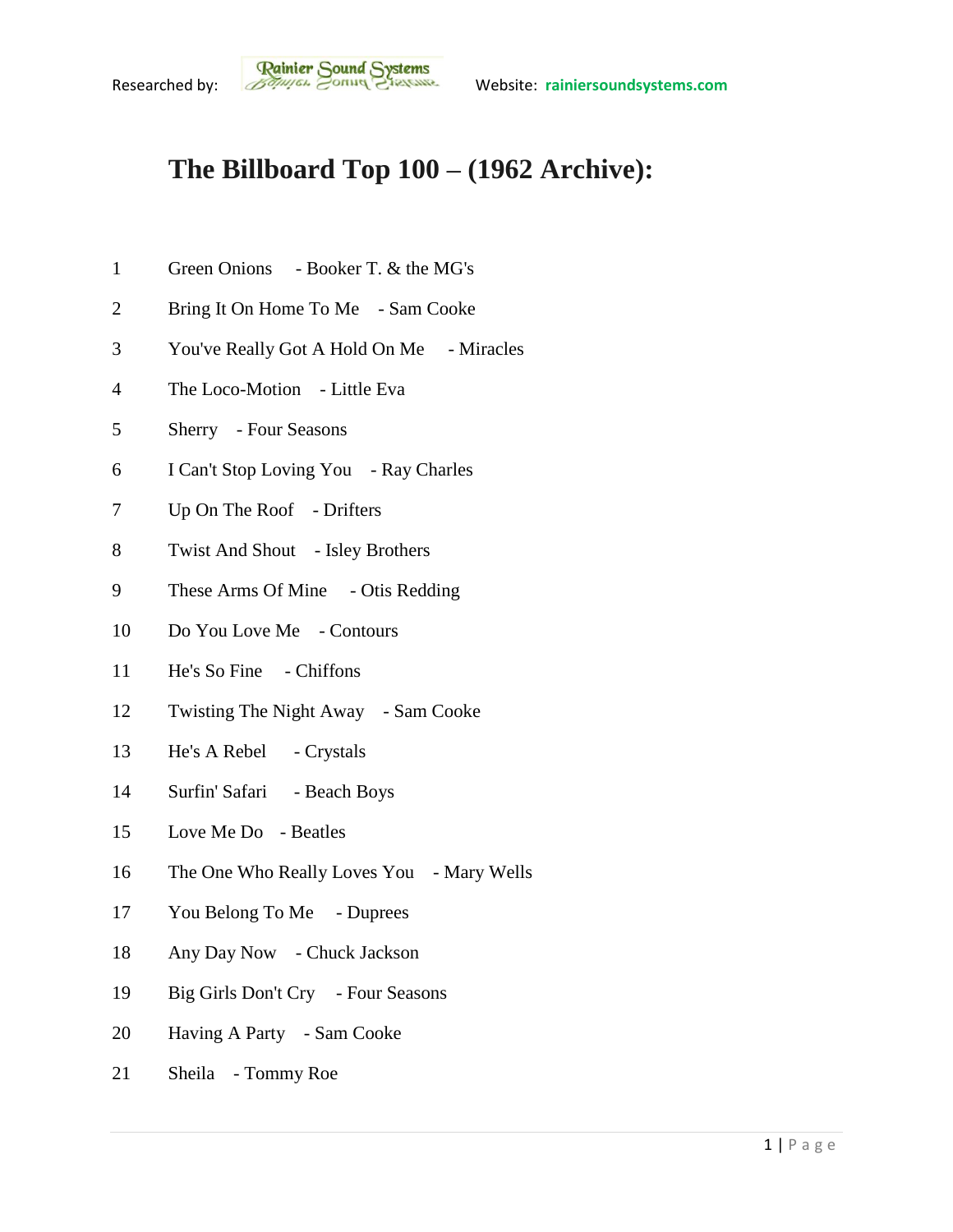- Soldier Boy Shirelles
- Palisades Park Freddy Cannon
- Breaking Up Is Hard To Do Neil Sedaka
- 25 Our Day Will Come Ruby & the Romantics
- You'll Lose A Good Thing Barbara Lynn
- Return To Sender Elvis Presley
- Tell Him Exciters
- Let's Dance Chris Montez
- Lovers Who Wander Dion
- Chains Cookies
- Cry To Me Solomon Burke
- Night Train James Brown
- Two Lovers Mary Wells
- Monster Mash Bobby "Boris" Pickett
- Papa-Oom-Mow-Mow Rivingtons
- Soul Twist King Curtis & the Noble Knights
- Ruby Baby Dion
- I Need Your Loving Don Gardner & Dee Dee Ford
- I Found A Love Falcons
- Uptown Crystals
- Don't Make Me Over Dionne Warwick
- 409 Beach Boys
- Lover Please Clyde McPhatter
- What's A Matter Baby Timi Yuro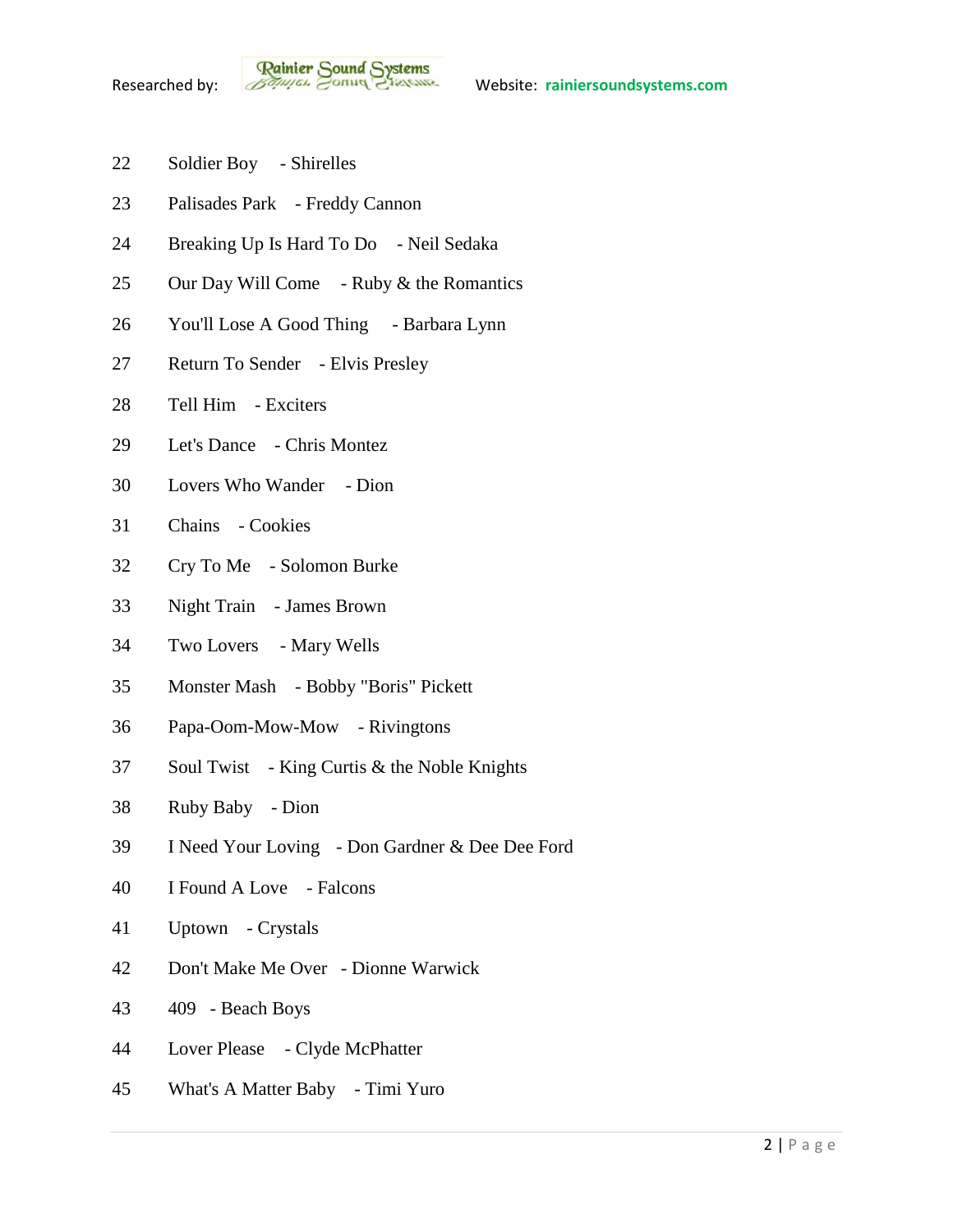- You Don't Know Me Ray Charles
- 47 You Beat Me To The Punch Mary Wells
- Pipeline Chantays
- Playboy Marvelettes
- Boom Boom John Lee Hooker
- Little Town Flirt Del Shannon
- Love Came To Me Dion
- Remember Then Earls
- Beechwood 4-5789 Marvelettes
- Mashed Potato Time Dee Dee Sharp
- You Can't Judge A Book By The Cover Bo Diddley
- Party Lights Claudine Clark
- He's Sure The Boy I Love Crystals
- Hitch Hike Marvin Gaye
- Dream Baby Roy Orbison
- Rhythm Of The Rain Cascades
- Don't Play That Song Ben E. King
- Telstar Tornadoes
- Slow Twistin' Chubby Checker (with Dee Dee Sharp)
- P.S. I Love You Beatles
- Something's Got A Hold On Me Etta James
- Stormy Monday Blues Bobby "Blue" Bland
- Make It Easy On Yourself Jerry Butler
- Stubborn Kind Of Fellow Marvin Gaye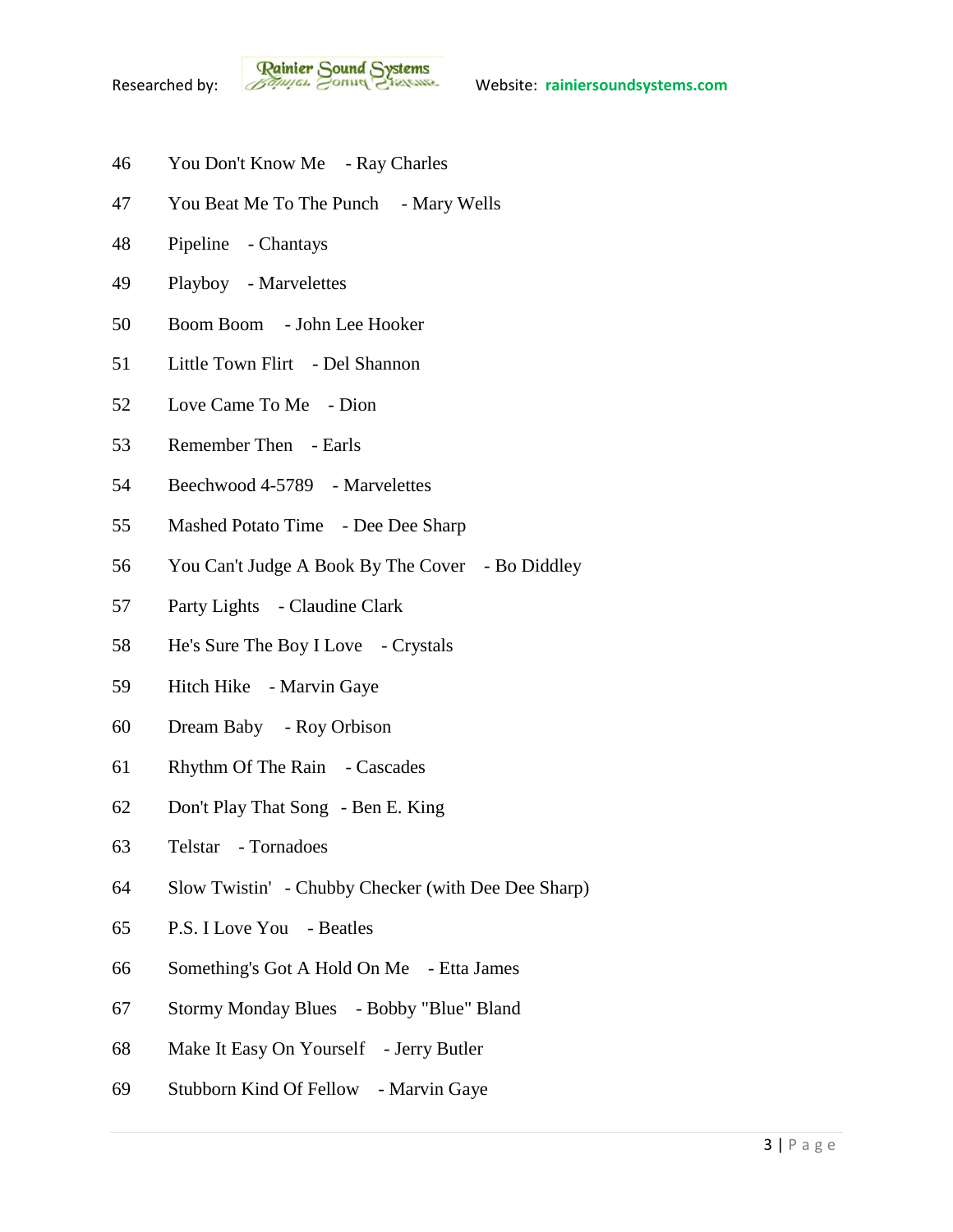- Rainbow Gene Chandler
- Shout Joey Dee & the Starliters
- 72 Don't Hang Up Orlons
- Limbo Rock Chubby Checker
- Zip-A-Dee-Doo-Dah Bob B. Soxx & the Blue Jeans
- Let's Go (Pony) Routers
- Mama Didn't Lie Jan Bradley
- Release Me Esther Phillips
- Nut Rocker B. Bumble & the Stingers
- (The Man Who Shot) Liberty Valance Gene Pitney
- Shout! Shout! (Knock Yourself Out) Ernie Maresca
- All Alone Am I Brenda Lee
- Good Luck Charm Elvis Presley
- Call On Me Bobby "Blue" Bland
- Keep Your Hands Off My Baby Little Eva
- Lookin' For A Love Valentinos
- The Wah Watusi Orlons
- Wiggle Wobble Les Cooper
- She Cried Jay & the Americans
- Sealed With A Kiss Brian Hyland
- 90 Only Love Can Break A Heart Gene Pitney
- I Love You Volumes
- Little Diane Dion
- 93 My Own True Love Duprees